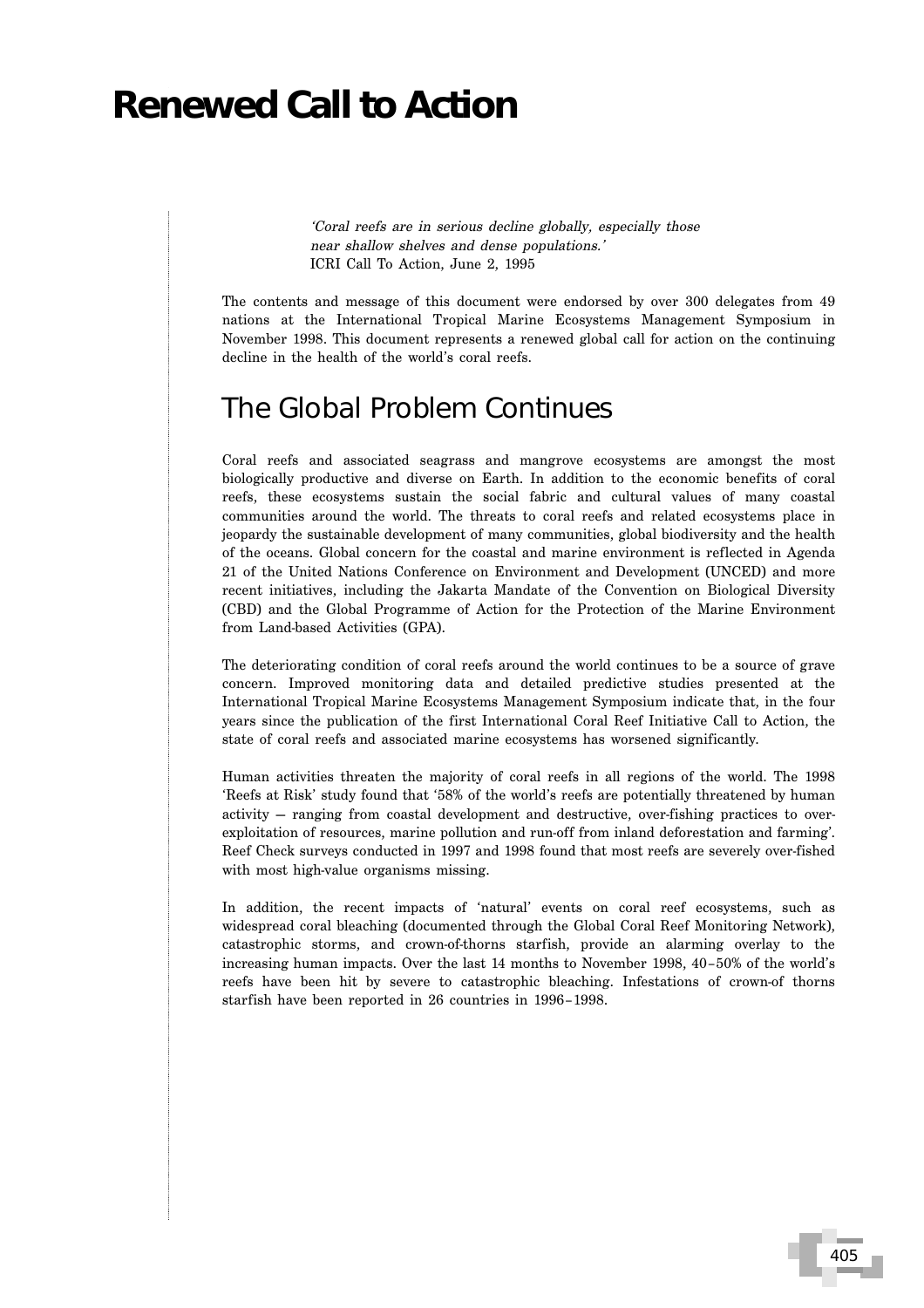## The International Coral Reef Initiative

The International Coral Reef Initiative (ICRI) is a partnership among nations and organisations seeking to implement Chapter 17 of Agenda 21, and other international Conventions and agreements for the benefit of coral reefs and related ecosystems. The Initiative was established in order to stop and reverse the global degradation of coral reefs and related ecosystems. The ICRI partnership and approach thus far has been to mobilise governments and a wide range of other stakeholders in an effort to improve management practices, increase capacity and political support, and share information on the health of these ecosystems.

The first International Coral Reef Initiative Workshop was held in the Philippines in June 1995. Its aim was to enable countries, donors, and development and funding agencies to work with coral reef managers, private sector representatives, non-governmental organisations and scientists to develop a Call to Action and a Framework for Action for achieving sustainable management of coral reefs and related ecosystems.

The Call to Action highlighted the significance of coral reef ecosystems to sustainable development. 'Coral reef ecosystems offer benefits to humankind beyond those realised for food production, tourism, recreation, aesthetics, and shoreline protection. Capable of sustaining innumerable coastal communities worldwide, these ecosystems also have great economic, social, and cultural importance to nations, and to entire regions. As competition among multiple uses of reef resources increases, so too will their significance to the human populations that depend on them.' Continuing degradation of coral reefs and related ecosystems and their resources may increase the conflict amongst users and threaten environmental and food security. Coral reefs are the life support system for the existence of small island developing states and many coastal communities of developing tropical countries.

The purpose of the Call to Action was, and remains, to mobilise governments and the wide range of other stakeholders whose coordinated vigorous and effective actions are required to address the threats to reefs. The Framework for Action calls for action in four major areas:

- integrated management;
- capacity building;
- research and monitoring; and
- review.

The Dumaguete City workshop (Philippines, May–June 1995) set in place a strategy for subsequent action under ICRI, including endorsement of the need for periodic review of the extent and success of ICRI implementation as an essential element of the ICRI strategy.

# ICRI Achievements 1995–1998

Since the first ICRI Workshop significant progress has been made in implementing the elements of the ICRI Call to Action and Framework for Action. This resulted from the action of many involved stakeholders and through many large and small efforts from the local to the global level.

Governments of ICRI partners and non-government organisations (NGOs) raised the profile of coral reefs in the major international fora. The Initiative was endorsed by the Parties to the Convention on Biological Diversity, the Ramsar Convention on Wetlands of International Importance, the Commission on Sustainable Development (CSD), the United Nations Environment Programme (UNEP) — which emphasised the importance of the Regional Seas Program to ICRI, the Intergovernmental Oceanographic Commission, and the scientific community at the Eighth International Coral Reef Symposium in Panama. Agreement was reached on The Global Programme of Action for the Protection of the Marine Environment from Land-based Activities which bears directly on reducing a major source of threat to reefs.

*ITMEMS 1998 Proceedings*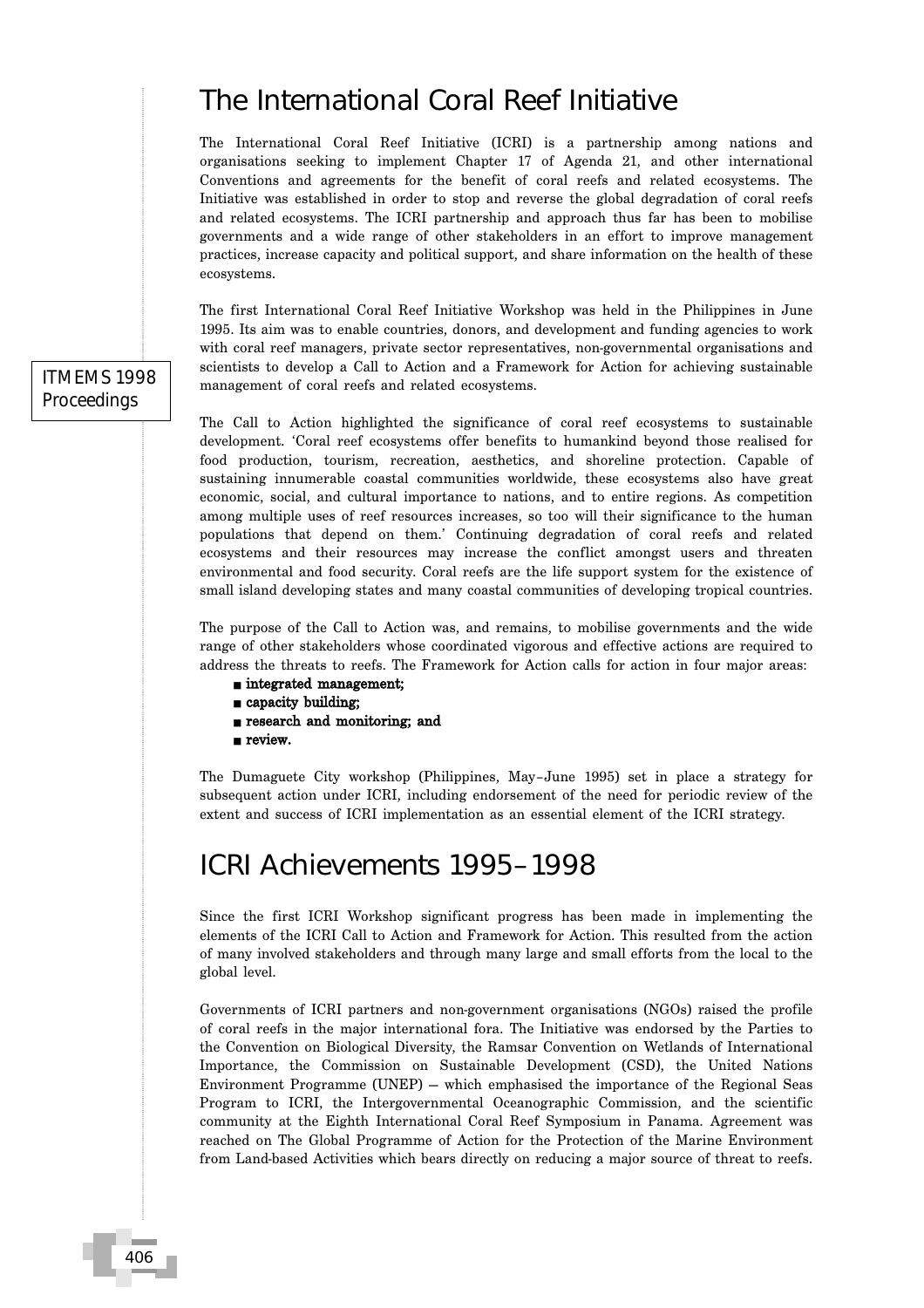Regional action plans have been developed in all regions of the world: Tropical Americas; the Pacific; the East Asian Seas; South Asia; Eastern Africa and the Western Indian Ocean; and the Middle East. Regional, and also national and local coral reef initiatives were created based on the elements of the Framework for Action and ICRI regional strategies. The regional reports presented at the meeting and contained in the workshop report evaluated the state of implementation of numerous coral reef activities in each region. However, the lack of national level commitments to coral reef programs in some countries hindered implementation of global and regional achievements. While UNEP and several of its Regional Seas Programmes have been productive ICRI partners, the ongoing role of UNEP and the function of regional coordination needs strengthening and identified resources.

Growing partnerships with the scientific and NGO communities were particularly effective in advancing ICRI goals. Borne of their strong commitment, the 1997 International Year of the Reef, followed by the 1998 International Year of the Ocean, broadened awareness and commitment around the world and created a new sense of urgency for conservation and sustainable use of coral reef ecosystems. The Pacific Year of the Reef and the launch of the Reef Check voluntary monitoring network are just two of the many innovative activities of the International Year of the Reef. Each continues to generate action and the information and awareness needed to support that action.

The international science community continues its leading role in the development of new initiatives to better assess the state of coral reef ecosystems and to engage the public in these efforts. Reef Check has involved recreational divers in over 40 countries to obtain a scientifically valid picture of the impacts of humans on reefs, while also raising public awareness. The ICRI Global Coral Reef Monitoring Network (GCRMN) was established under the Intergovernmental Oceanographic Commission, the World Conservation Union (IUCN) and UNEP, and made significant progress in implementing coral reef monitoring around the Indian Ocean and South Asia, and in parts of Southeast Asia, the Pacific Ocean and the Caribbean where the Caribbean Coastal Marine Productivity network is already monitoring reefs in 18 countries. The GCRMN and Reef Check have now combined forces to form a comprehensive monitoring program. The lack of sustainable funding sources continues to jeopardise the viability of these efforts.

The Global Coral Reef Monitoring Network, Reef Check, ReefBase, the Representative Assessment of Management Parameters and other efforts have increased our understanding of the state of reefs. This meeting has reviewed the results of monitoring efforts in all regions of the world produced by Reef Check and the GCRMN and heard reports on significant efforts to use rapid assessment techniques to survey coral reef ecosystems.

It is also clear that many local communities around the world continued or initiated efforts to find sustainable means to use the marine resources upon which they depend. Many more require the education, capacity building, training and finances necessary to begin to realise this possibility.

Since 1995 bilateral and international development resources have continued to be directed at projects related to coastal management, sustainable coastal development, biodiversity conservation and other relevant activities. These activities have not been systematically enumerated but it is clear that some funding priorities have been shaped by ICRI goals. Furthermore the World Bank has shown its strong commitment to building the ICRI partnership by hosting a major coral reef symposium and other efforts. A study conducted by the World Bank in Indonesia has increased our understanding of the economic value of reefs to local, regional and national economies.

We must continue and strengthen this progress in the face of clear evidence of increasing threats to coral reefs and related ecosystems. Fortunately, evidence suggests that reefs have a high capacity for recovery; if pressures are reduced there is hope that the health of many reefs will rebound.

### *Renewed Call to Action ICRI 1998*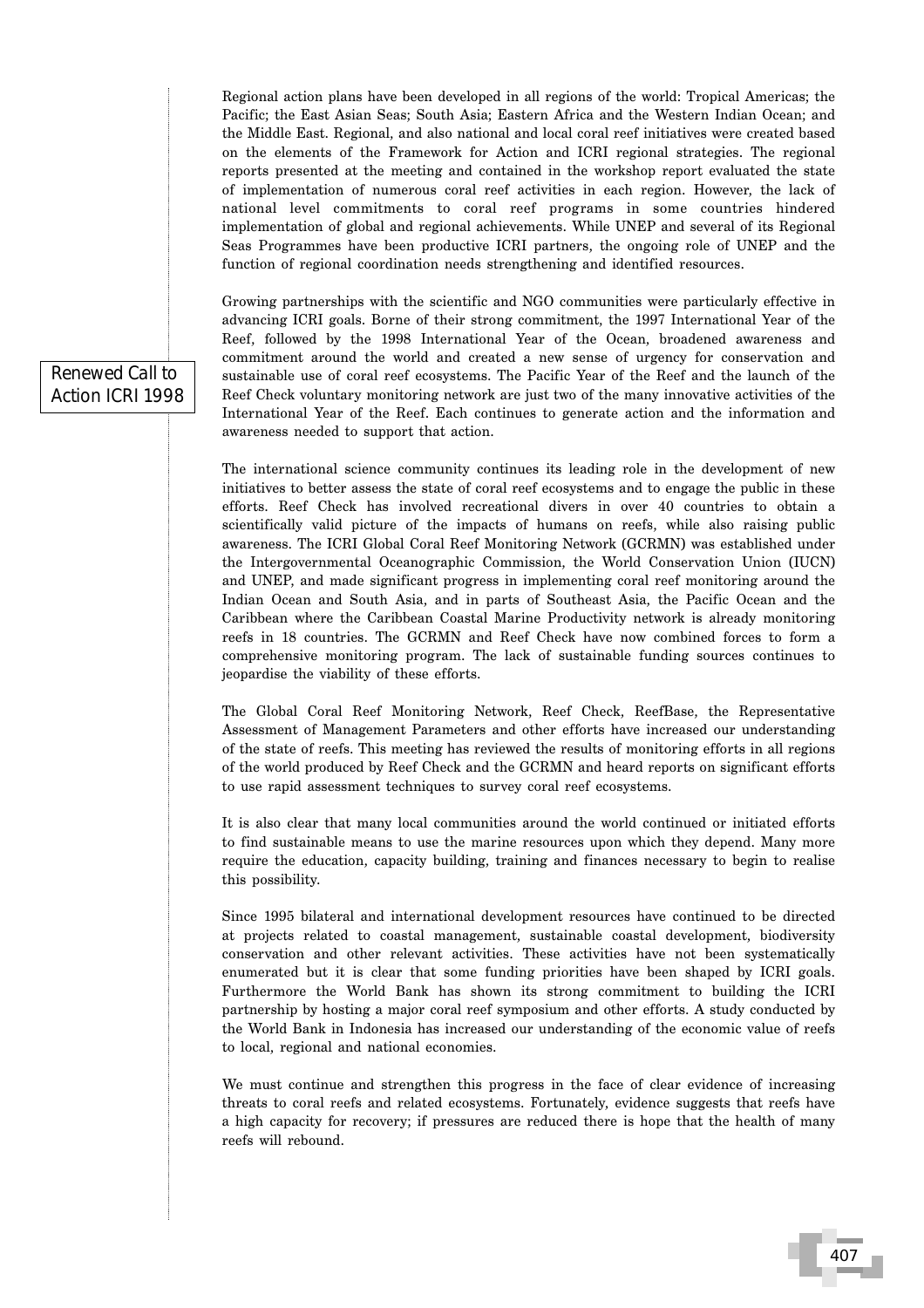# The International Tropical Marine Ecosystems Management Symposium — Building the Foundation of New ICRI Action

The International Tropical Marine Ecosystems Management Symposium (ITMEMS) was held in Australia in November 1998. The Symposium provided a forum for the review and evaluation of ICRI implementation. The review was conducted within a framework of the four ICRI cornerstones: integrated management, capacity building, research and monitoring, and review. The Symposium also provided an opportunity to identify shortcomings in the global ICRI strategy and for delegates to give guidance to the Secretariat and ICRI partners on the future direction of the Initiative.

Participants at ITMEMS reaffirmed the importance of reefs to their cultures, communities and economies, and the strong relationship between healthy reefs and the sustainable livelihoods of many sectors of society.

Initially, participants used case study examples from around the world to address a series of issues related to the management of tropical marine ecosystems.

- Coastal Development
- Pollution Control
- Fisheries and Protected Areas
- Protected Areas and the Private Sector
- Tourism and Protected Areas
- Destructive Fishing Practices and Collecting Methods
- Coral Reef Assessment and Monitoring

They analysed both the successes and failures of these case studies to identify lessons learned for each of the above issues.

The detailed case studies and lessons learned are contained in the proceedings of ITMEMS.

As a second step, participants focused on four cross-cutting needs that underlie all management efforts in an effort to expand the scope of the Framework for Action. These important needs were reiterated in all regional strategies developed through ICRI.

- Successful integrated management requires coordination and linkages to other programs, initiatives and legal instruments.
- Stakeholder partnerships and community participation are essential elements for effective management and require the development of culturally sensitive processes of empowerment.
- Public awareness and education, including capacity building, are required to highlight the problem and to support effective management.
- Data and information, in accessible and understandable forms, and from a wide range of sources, are fundamental to successful management.

As a major outcome of ITMEMS participants examined these needs, identified lessons learned and gaps in our understanding, and developed priority actions which are set out in the Working Group Reports.

*ITMEMS 1998 Proceedings*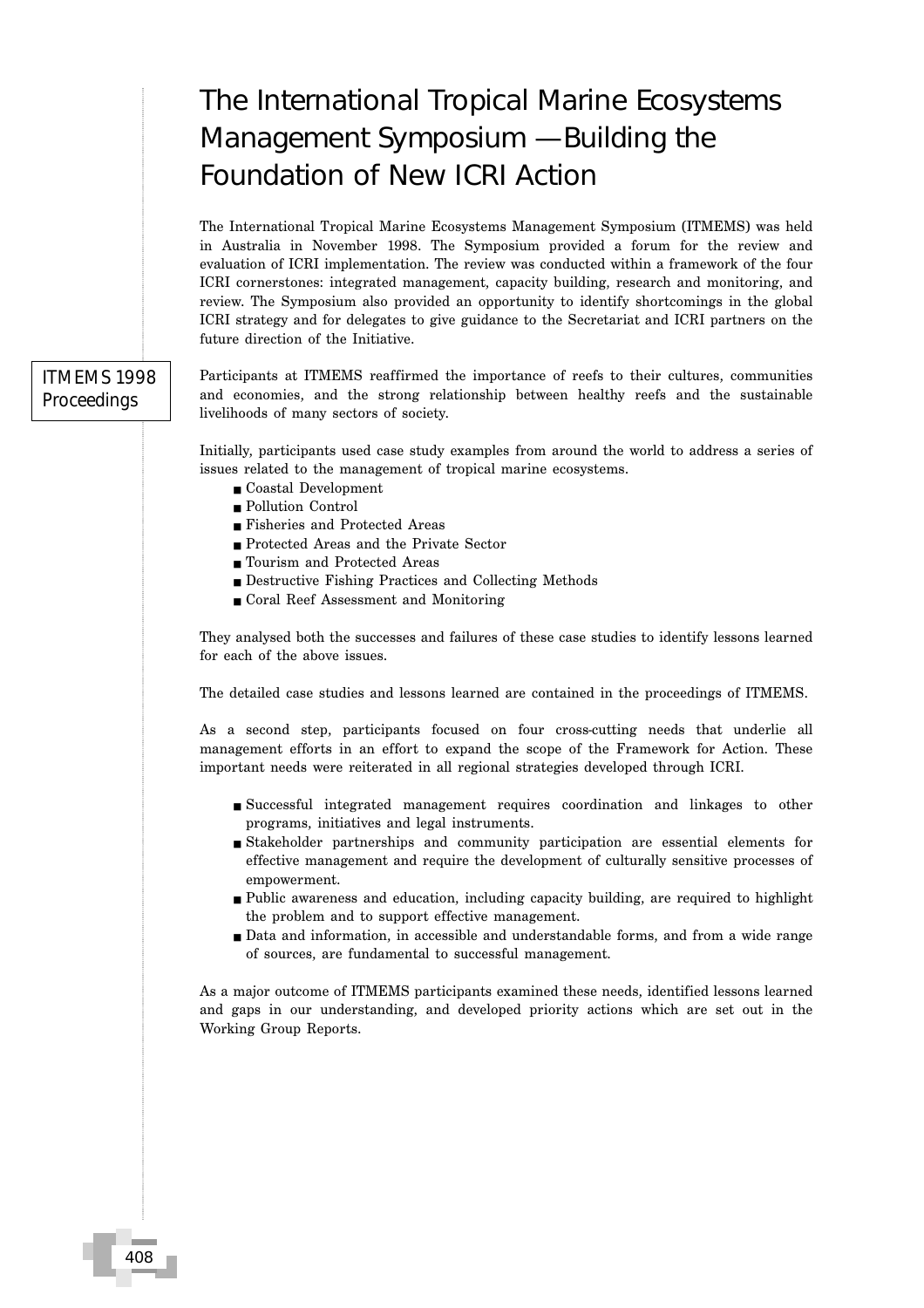## Origin of International Tropical Marine Ecosystems Management Symposium Delegates

American Samoa Australia Bangladesh Barbados Brazil Cambodia China Colombia Cook Islands Cuba Dutch Antilles Egypt Fiji France French Polynesia Germany India Indonesia Jamaica Japan Kenya Kiribati

Madagascar Malaysia Maldives

Marshall Islands Mauritius Mexico Mozambique Netherlands New Caledonia New Zealand Palau Papua New Guinea Philippines Poland Puerto Rico Samoa Seychelles Singapore Solomon Islands Sri Lanka Sweden Switzerland Tanzania Thailand United Kingdom United States of America Vietnam Yemen

## International Tropical Marine Ecosystems Management Symposium Delegates

#### GOVERNMENT AND INTERNATIONAL ORGANISATIONS

Australian Agency for International Development (AusAID) Australian Institute of Marine Science (AIMS) Caribbean Coastal Area Management Foundation Caribbean Fishery Management Council Convention on Biological Diversity Department of Agriculture and Rural Development, Vietnam Department of Agriculture, Forests, Fisheries and Meteorology, Western Samoa Department of Environment, Fiji Department of Environment and Conservation, Papua New Guinea Department of Environment and Natural Resources, Philippines Department of Ocean Development, India Environment and Conservation Division, Solomon Islands Egyptian Environmental Affairs Agency Environment Agency of Japan

Environment Australia Fisheries Department of Malaysia Great Barrier Reef Marine Park Authority (GBRMPA) Indonesian Directorate General of Tourism International Center for Living Aquatic Resource Management (ICLARM) Kenya Wildlife Service Marine Parks Centre of Japan Mexico Ministry of Environment Ministere De L'Amenagement, France Ministry of Environment, Cambodia Ministry of Environment and Forest, Bangladesh Ministry of Fisheries and Agriculture, Maldives National Aquatic Resources Research and Development Agency, Sri Lanka National Oceanic and Atmospheric Administration (NOAA) New Zealand Ministry of Foreign Affairs and Trade

*Renewed Call to Action ICRI 1998*